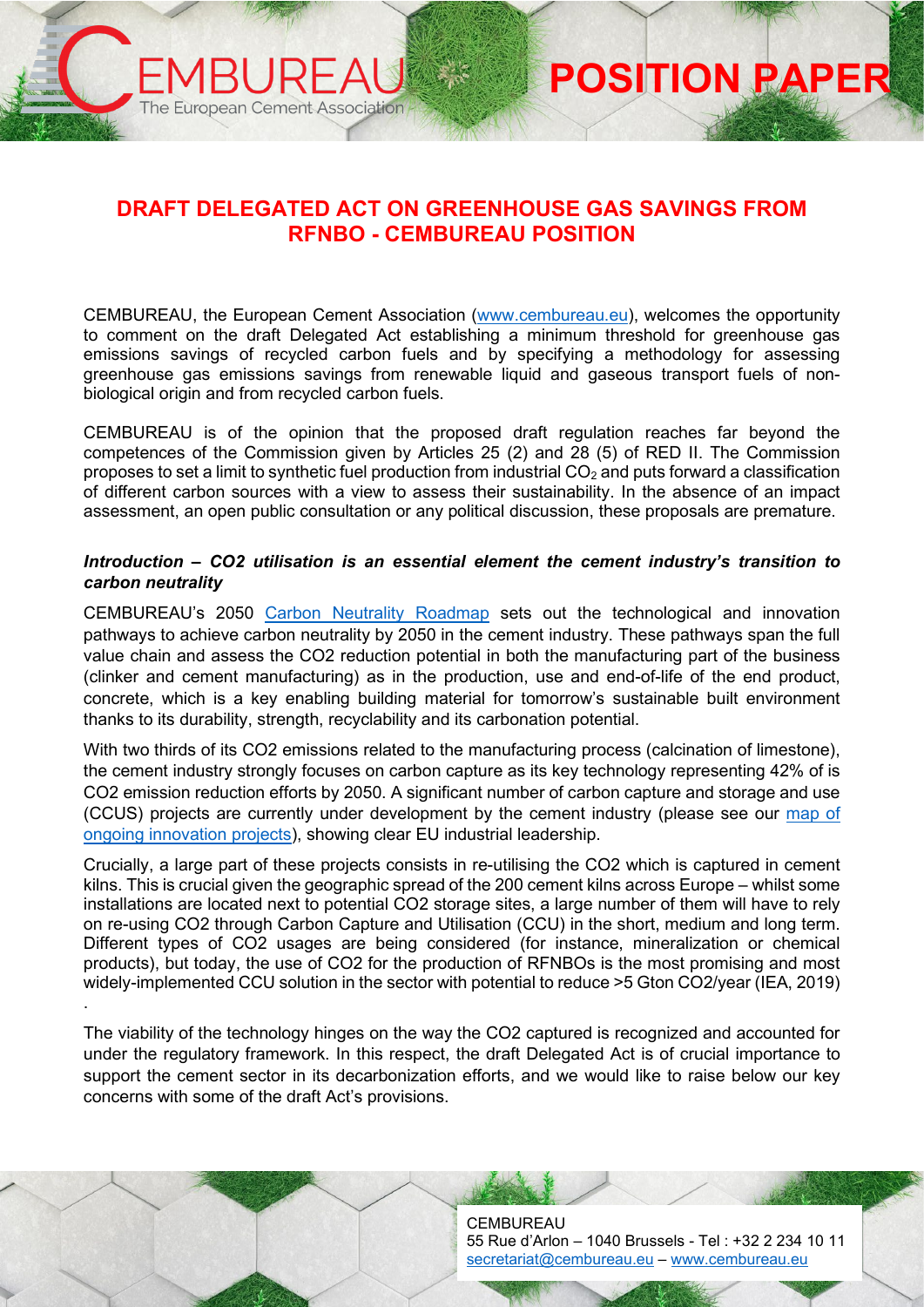## *1. The draft Delegated Act threatens the viability of carbon capture investments by putting an arbitrary shelf-life on CO2 captured from industrial installations*

Recital 7 of the Draft Delegated Act states that "*capturing of emissions from non-sustainable sources should (…) only be considered as avoiding emissions until 2035*." This is transposed in point 11 letter a of the annex that explicitly limits the re-utilisation of CO2 from industrial capture to the end of 2035.

Such proposal is questionable given the limited alternatives to CO2 from industrial capture. Volumes of biogenic CO2 will be limited and technologies for Direct Air Capture of CO2 will not be available shortly at affordable costs and will require massive quantities of renewable energy to be deployed. On the contrary, cement production will still be needed in large quantities at that horizon (concrete is the most commonly used material on earth after water) and will still face unavoidable process emissions that need to be captured, long after 2035.

In addition to the temporal limit, the Commission proposes a very generalized distinction between different  $CO<sub>2</sub>$  sources that eventually classifies  $CO<sub>2</sub>$  into sustainable and non-sustainable sources. However, this classification does not differentiate between avoidable and unavoidable industrial  $CO<sub>2</sub>$ and is therefore not a valid basis for a methodology with such far-reaching consequences for industrial decarbonisation.

If our reading of recital 7 and point 11 in the annex is correct, the Draft Delegated Act has significant impacts on ongoing carbon capture and use projects many of which risk to no longer be economically viable.

The Explanatory Memorandum to the Draft Delegated Act states that "*being of a technical nature, the proposal did not need to be supported by an impact assessment nor an open public consultation, which are usually required only for major initiatives*." We express our serious doubts about the correctness of such statement given the potentially significant ramifications on existing investment projects, not only from an economic perspective but also in light of industry's efforts to achieve the decarbonisation objectives.

In the same context, we argue that the Articles 25(2) and 28(5) of Directive (EU) 2018/2001, quoted as a legal basis for the Draft Delegated Act, provide insufficient ground for adopting measures that effectively limit the availability of synthetic fuels based on industrial carbon and that imply choices as to which CO2 source to use for future decarbonisation. In our view, the Commission significantly goes beyond the powers laid down in Directive 2018/2001 which allow the Commission to adopt a methodology. The Commission choses for an approach which is not technology-neutral and exceeds the implementing powers that have been provided to it in the basic act.

# **CEMBUREAU therefore suggests removing recital 7 from the draft Delegated Act.**

### *2. The draft Delegated Act threatens carbon capture investments and the decarbonization of the sector through challengeable rules on CO2 accounting*

Recital 6 of the Draft Delegated Regulation and point 11 of its Annex consider that emissions from industrial processes that are captured and used for the production of recycled carbon fuels cannot be considered as avoided "*if not taken into account upstream through effective carbon pricing*" because the overall emissions are not reduced.

CEMBUREAU fully agrees that the CO2 needs to be accounted for at one point in the value chain to avoid any risk of "double counting" or "under counting". However, we do wish to underline that when CO2 is captured from a cement kiln to be re-used in a synthetic fuel, there is no CO2 that is released from the stack of the cement plant. On the contrary, the CO2 is captured and transferred for further use without being "released into the atmosphere".